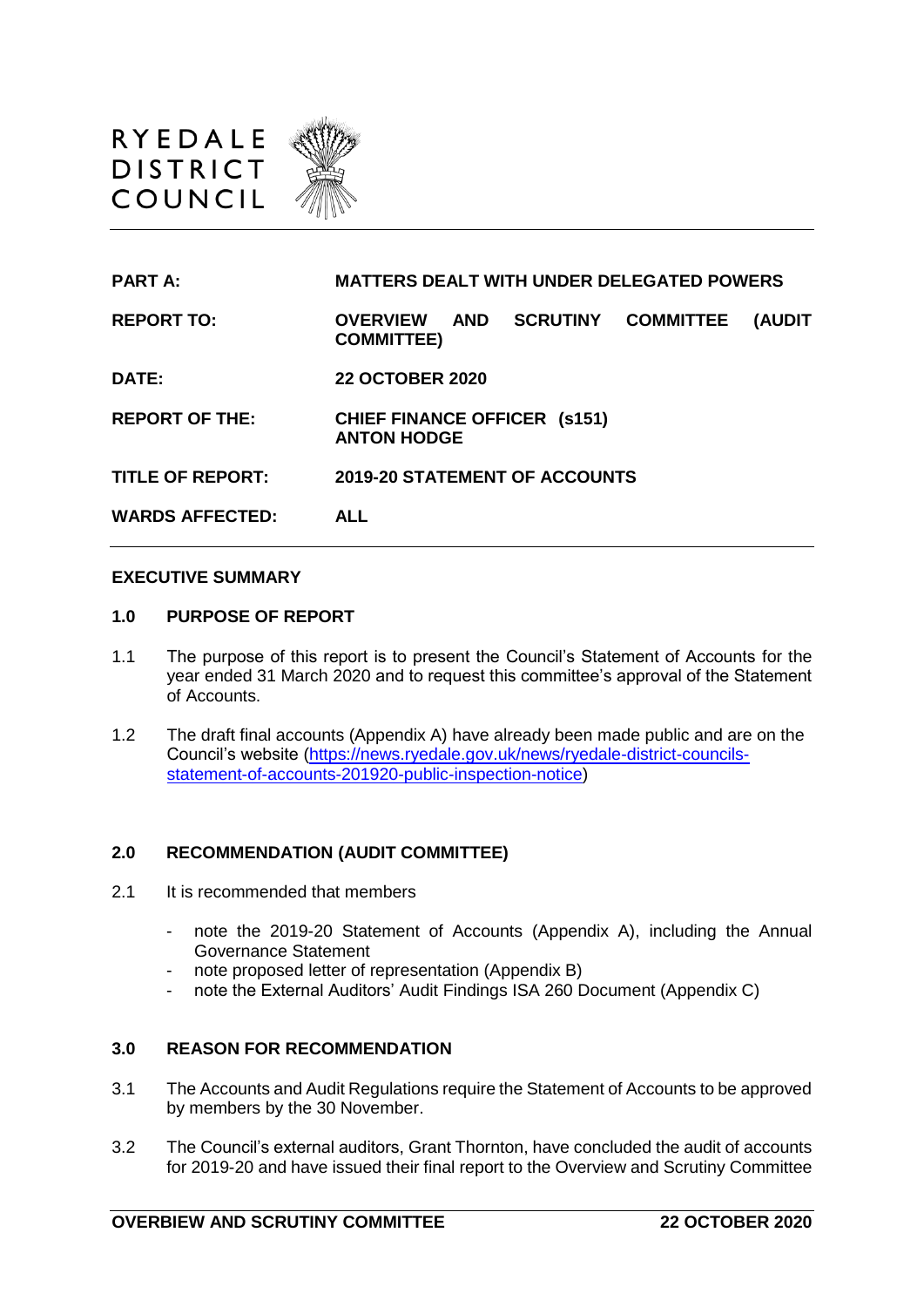on the 22 October 2020. That report is attached at Appendix C.

### **4.0 SIGNIFICANT RISKS**

4.1 There are no significant risks in considering this report.

## **5.0 POLICY CONTEXT AND CONSULTATION**

- 5.1 The Statement of Accounts has been produced in accordance with the Accounts and Audit (England) Regulations 2015 as amended by the Accounts and Audit (Coronavirus) (Amendment) Regulations 2020 and, more specifically, the CIPFA Code of Practice on Local Authority Accounting in the United Kingdom 2019/20.
- 5.2 The 2020 Amendment changed to date of approval from 31 July to 30 November.

# **REPORT**

## **6.0 REPORT DETAILS**

- 6.1 The Statement of Accounts are attached to this report at Appendix A, members will find a review of the Council's financial position on page 5 of the Statement.
- 6.2 At the time of writing, the External Auditors are continuing to work through a number of remaining issues but are expected to sign off the accounts by 30 November 2020.
- 6.3 Following discussion at Overview and Scrutiny on 1 October, the Statement of Accounts includes the revised Annual Governance Statement.

### **7.0 IMPLICATIONS**

- 7.1 The following implications have been identified:
	- a) Financial There are no financial implications regarding this report.
	- b) Legal There are no legal implications regarding this report.
	- c) Other (Equalities, Staffing, Planning, Health & Safety, Environmental and Climate Change, Crime & Disorder) None arise from the contents of this report. Such implications are taken into account as part of the budget process and any variance will be reported as part of this report.

### **Anton Hodge Chief Finance Officer (s151)**

| Author:         | <b>Anton Hodge</b>         |
|-----------------|----------------------------|
| Telephone No:   | 01653 600666 ext: 43385    |
| E-Mail Address: | anton.hodge@ryedale.gov.uk |

#### **Background Papers:**